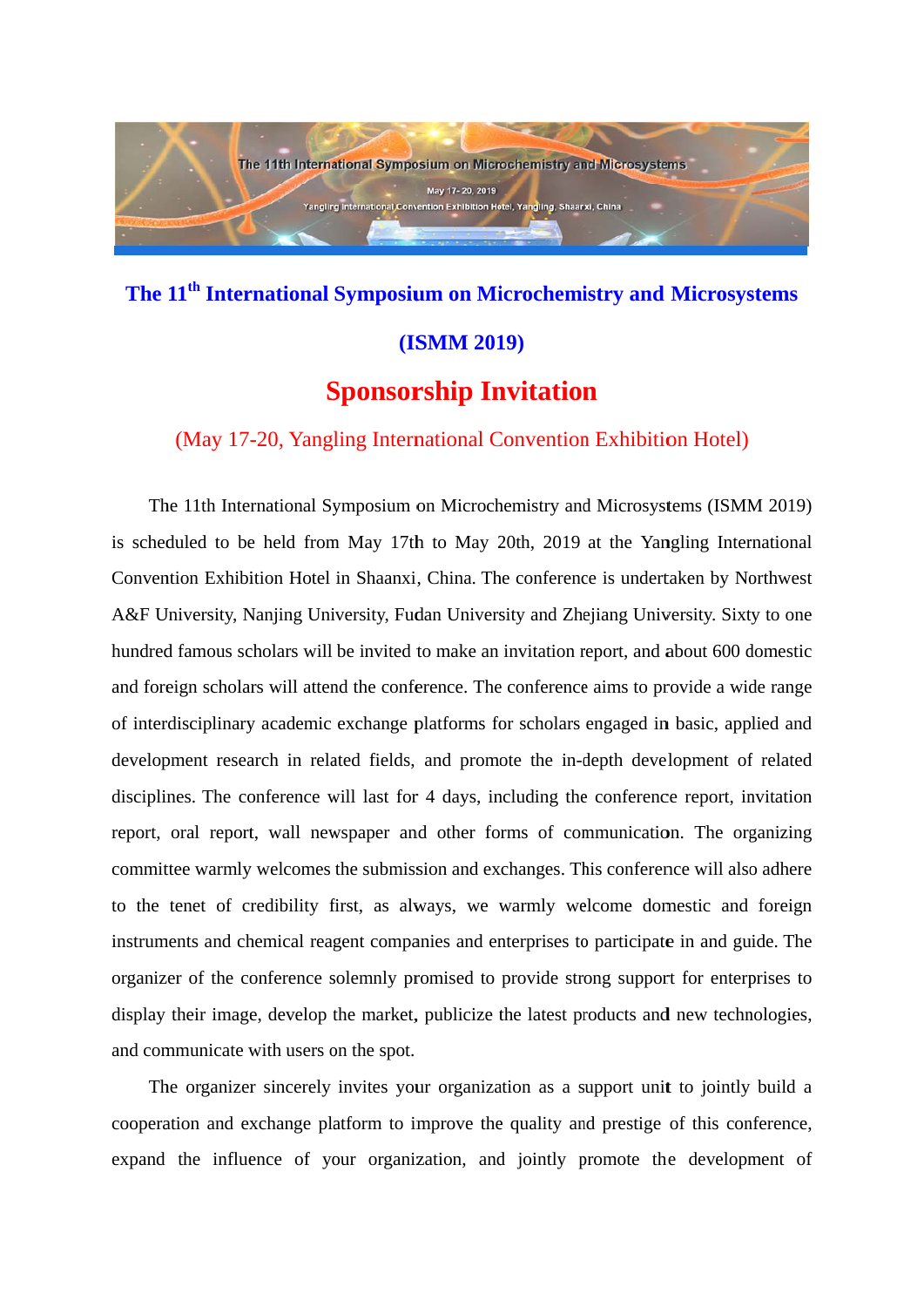micro-analysis chemistry.

For details, please refer to the "Conference Sponsorship Program". Thank you for your support!

#### **1. Topic Categories**

- $(1)$  Fundamentals in Micro/Nanofluidics:
- (2) Micro- and Nano-Electromechanical Systems;
- (3) Separations, Reactions and Detections;
- $(4)$  Cells, Organisms, and Organs on Chip;
- (5) Diagnostics, Therapeutics, and Translational Medicine;
- $(6)$  Other Applications for Microfluidics;
- (7) Commercialization.

#### **2. Organizations and Institutions**

**The Organizer:** Northwest A&F University

**The Co-organizers:** Nanjing University, Fudan University and Zhejiang University

#### **3. Event Summary**

**Registration Date:** All day on May 17, 2019

**Registration Location:** Shaanxi Yangling International Convention Exhibition Center Hotel

(1# Xinqiao North Road, Yangling, Shaanxi 712100, China)

**Conference Date:** May 18-20, 2019

#### **4. Other matters**

The Conference Web Site: http://ismm2019.nwsuaf.com

The Contact Info: Jinyi Wang (Tel: +86-15902972961; email: ismm2019@nwafu.edu.cn) Mao-Sen Yuan (Tel: +86-15102944990; email: ismm2019@nwafu.edu.cn) Shu-Wei Chen (Tel: +86-13072965818; email: ismm2019@nwafu.edu.cn)

**Please refer to the attachment for detailed program about sponsorship:**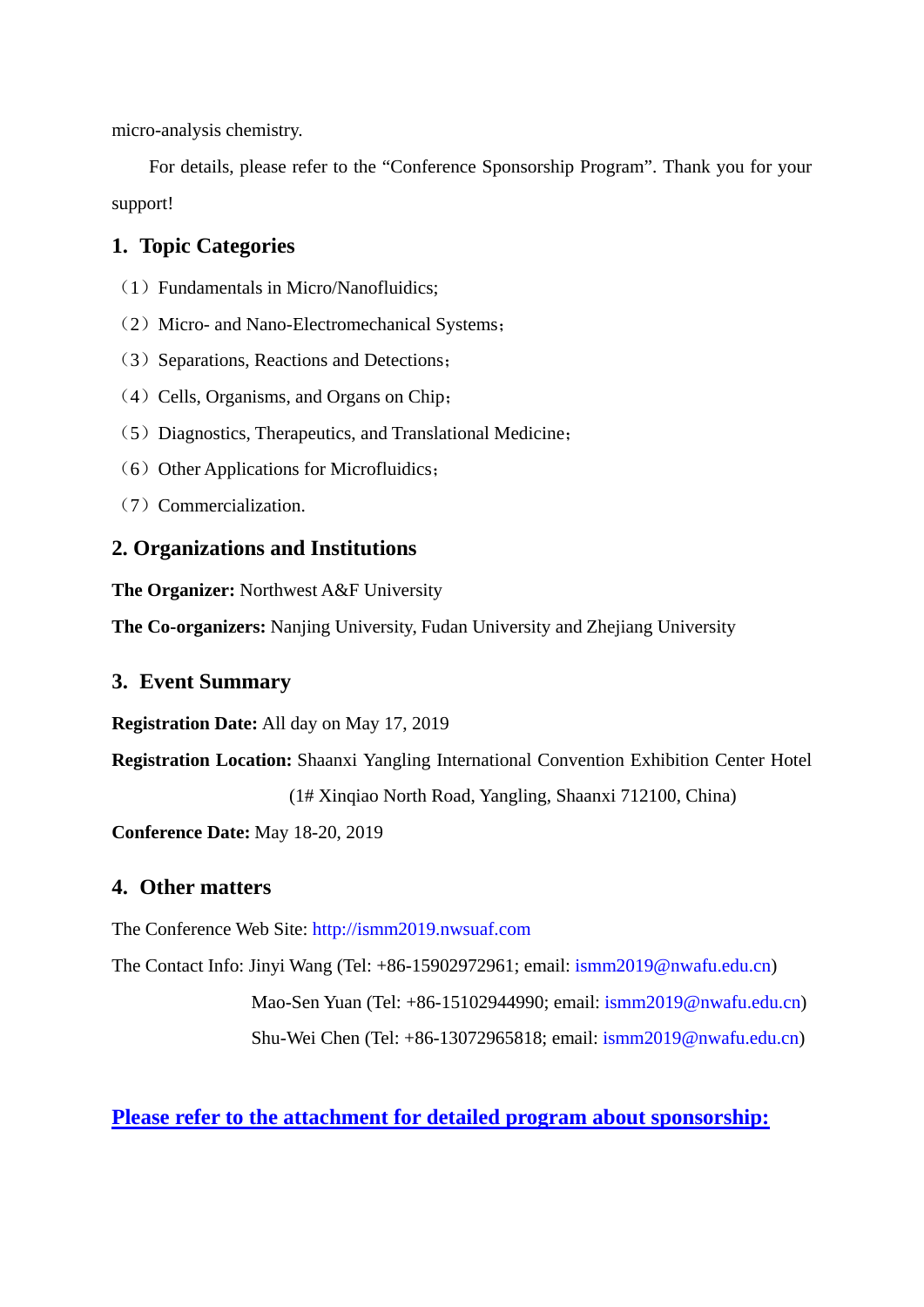# **Attachment**

## **Conference Sponsorship Program**

For this conference, the registration fee is RMB 2500 / person (including one person's meal and conference materials), and the sponsoring company, enterprise or individual shall pay the registration fee. The sponsorship standard is as follows:

| <b>Types</b> | Sponsorship  | Cooperation                                                    |
|--------------|--------------|----------------------------------------------------------------|
|              | amount (CNY) |                                                                |
| $\mathbf{A}$ | 5000         | Exhibit Booth (1 standard exhibit booths); Name and logo       |
|              |              | List on the Conference Website and all Materials and           |
|              |              | Publications.                                                  |
| B            | 10000        | Exhibit Booth (1 standard exhibit booths); Advertisement in    |
|              |              | Conference material bag (A4 size, 1 page); Name and logo       |
|              |              | List on the Conference Website, and all Materials and          |
|              |              | Publications.                                                  |
| $\mathbf C$  | 20000        | Exhibit Booth (2 standard exhibit booths); Advertisement in    |
|              |              | Conference material bag (A4 size, 2 page); Name and logo       |
|              |              | List on the Conference Website, display board and all          |
|              |              | Materials and Publications; Advertisement (half page) in       |
|              |              | official event program; Complimentary Registration for 1       |
|              |              | people.                                                        |
| D            | 30000        | Exhibit Booth (3 standard exhibit booths); Advertisement in    |
|              |              | Conference material bag (A4 size, 3 page); Name and logo       |
|              |              | List on the Conference Website, display board and all          |
|              |              | Materials and Publications; Advertisement (1 page) in official |
|              |              | event program; Complimentary Registration for 2 people; A      |
|              |              | 10 min Advertising in sub-auditorium.                          |
| E            | 50000        | Exhibit Booth (5 standard exhibit booths); Advertisement in    |
|              |              | Conference material bag (A4 size, 5 page); Name and logo       |
|              |              | List on the Conference Website, display board and all          |